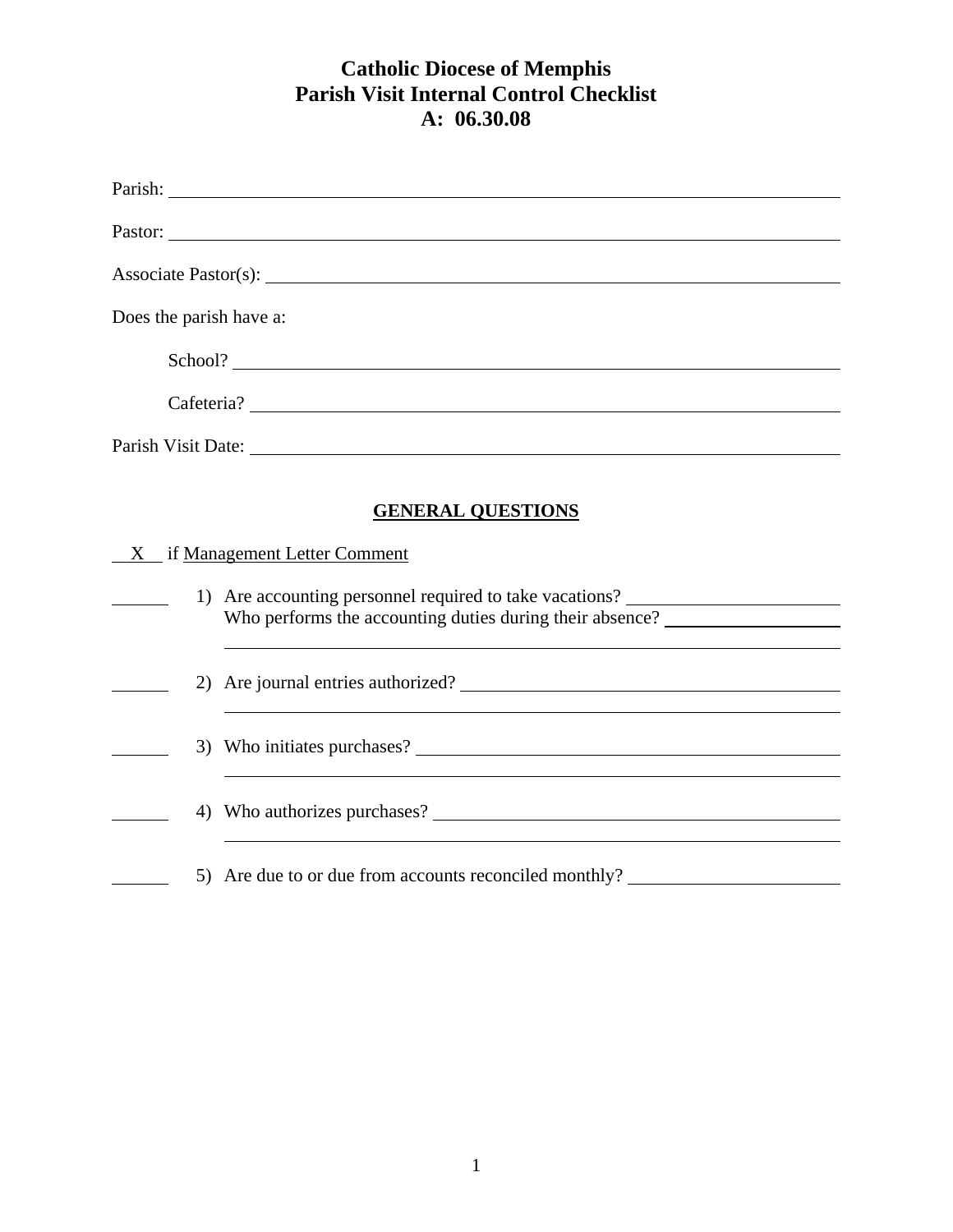### **CASH**

### $X$  if Management Letter Comment

| 3) Type of bookkeeping system used:            |                                                                                                                                                                                                                                     |
|------------------------------------------------|-------------------------------------------------------------------------------------------------------------------------------------------------------------------------------------------------------------------------------------|
| Standard Diocesan Journals ______<br>One-Write |                                                                                                                                                                                                                                     |
| when not in use? $Yes \_\_\_$ No $\_\_\_\_$    | 4) Are accounting records and checks maintained in a safe or locked file cabinet                                                                                                                                                    |
|                                                | 5) Is the pastor an authorized signer for all parish and organization bank accounts?                                                                                                                                                |
|                                                | the contract of the contract of the contract of the contract of the contract of<br>1) Are bank statements mailed directly to the rectory by the bank?<br>2) Are bank statements reconciled timely? Yes ______ No ______<br>By whom? |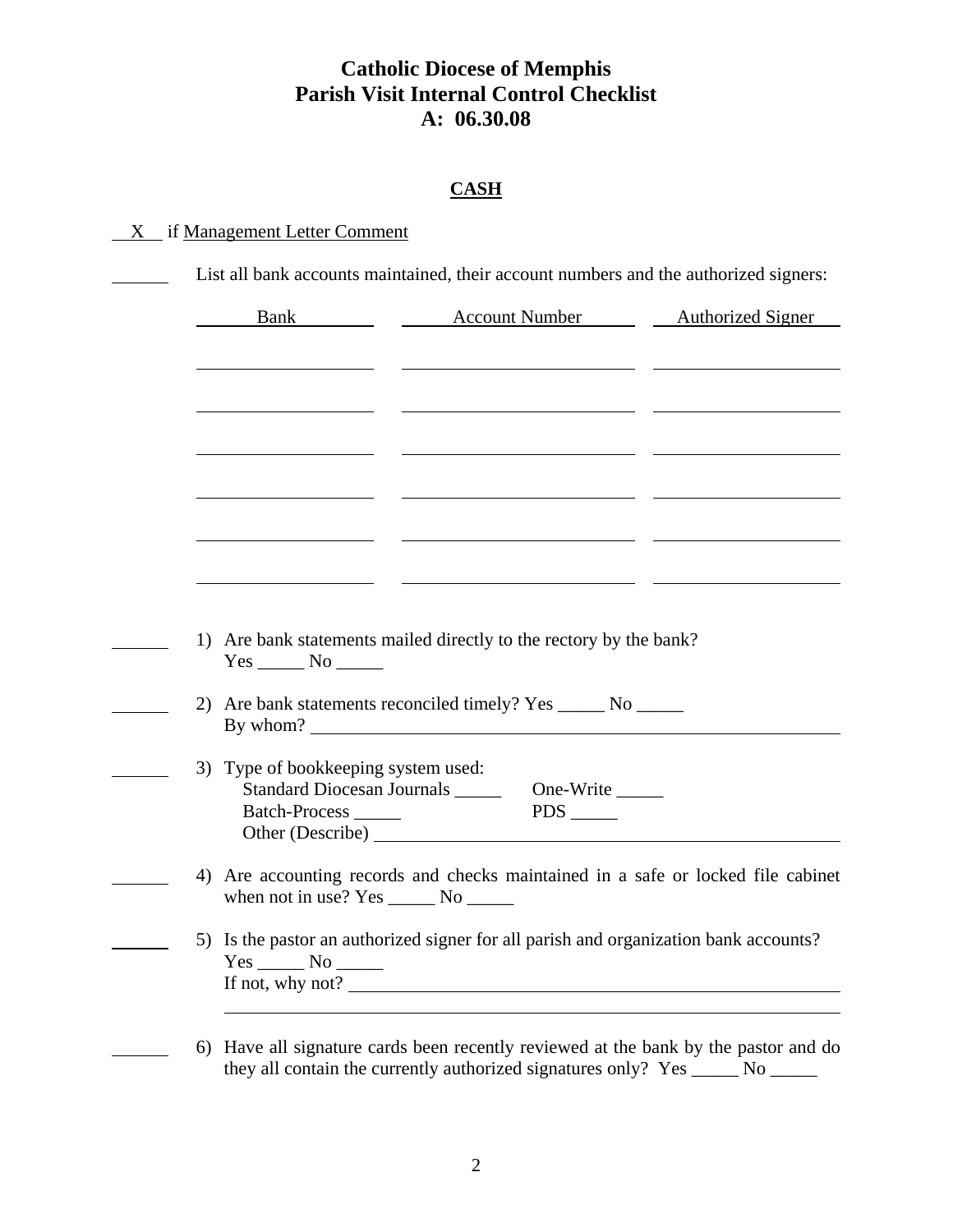#### X if Management Letter Comment

 $\overline{\phantom{a}}$ 

 $\overline{\phantom{a}}$ 

 $\overline{\phantom{a}}$ 

 $\overline{\phantom{a}}$ 

 7) Does the parish have a petty cash fund(s)? Yes \_\_\_\_\_ No \_\_\_\_\_ If yes, how many? If yes, how does it function and what is the amount of each fund?

> How often is cash replenished? Do the fund amounts agree to the general ledger? Yes \_\_\_\_\_\_ No \_\_\_\_\_\_\_

 8) Does the parish use wire transfers or automated clearing house (ACH) transfers? Yes No If yes, how are the transfers documented and authorized?

#### **INVESTMENTS**

- 1) Does the parish maintain in their possession any investments (CD's, stocks, and bonds)?
- 2) Are all of the above investments listed on the general ledger? Yes No
- 3) Is investment/interest income recorded monthly (or when paid)? Yes \_\_\_\_\_ No

#### **LOANS, SUBSIDIES, AND ASSESSMENTS**

- 1) Does the parish have any loans from the Diocese or with an outside financial institution? Yes \_\_\_\_\_ No \_\_\_\_\_
	- 2) Has the parish made any personal loans to employees or others? Yes \_\_\_\_\_ No
- 3) Are all loans and interest expense properly recorded on the general ledger? Yes  $\frac{N_0}{N_1}$ 
	- 4) Does the parish have a debt reduction plan? Yes No
		- 5) Does the parish have a copy of their debt amortization schedule(s)? Yes  $\_\_\_\_\_\$  No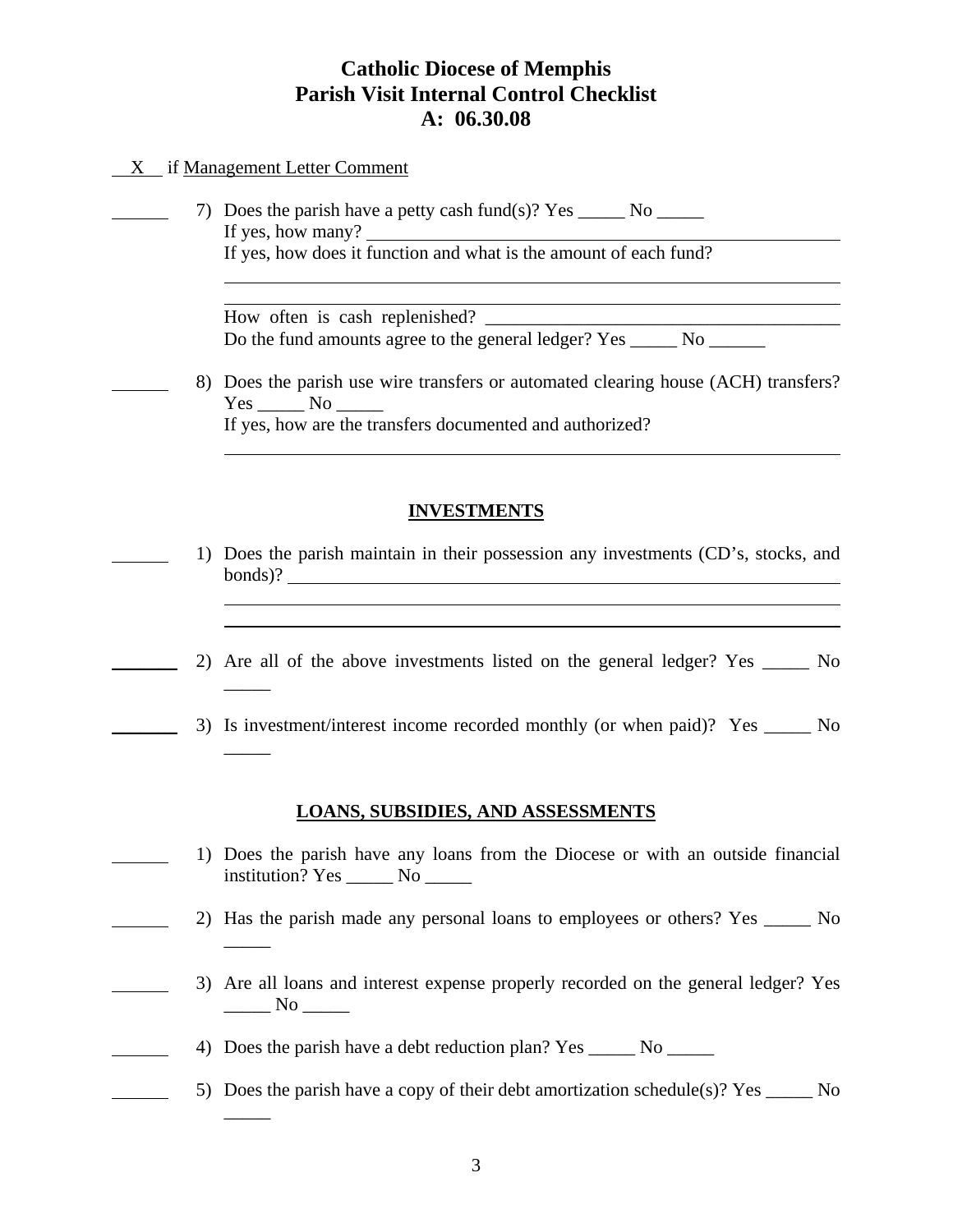### X if Management Letter Comment

- 6) Does the parish/school receive any subsidies? Yes \_\_\_\_\_ No \_\_\_\_\_ If Yes, are they properly accounted for? Yes \_\_\_\_\_\_\_ No \_\_\_\_\_\_\_
- 7) Is the new Cathedraticum methodology (effective January 1, 2008) being used? Yes \_\_\_\_\_\_\_\_ No \_\_\_\_\_ Are assessments paid to the Diocese within 30 days after month-end? Yes No \_\_\_\_\_

### **OFFERTORY COLLECTIONS**

Briefly describe the offertory collection procedures: \_\_\_\_\_\_\_\_\_\_\_\_\_\_\_\_\_\_\_\_\_\_\_\_\_\_\_

 $\overline{a}$ 

|    | 1) Is the offertory secure after the collection? Yes _______ No _______                        |
|----|------------------------------------------------------------------------------------------------|
| 2) | When is the offertory counted?                                                                 |
|    | 3) Is tally sheet total and bank deposit receipt compared? Yes ______ No ______                |
|    | 4) When is offertory deposited?<br>By whom?                                                    |
|    | 5) If receipts remain in the rectory, are they kept:<br>Locked file cabinet?                   |
|    | Other (describe)?<br>6) Who records deposits to the accounting records?                        |
|    |                                                                                                |
|    | 7) Is there a comparison of the tally sheet to the receipted deposit ticket?<br>$Yes \_ No \_$ |
|    | 8) Who records offertory to the parishioner contribution records?                              |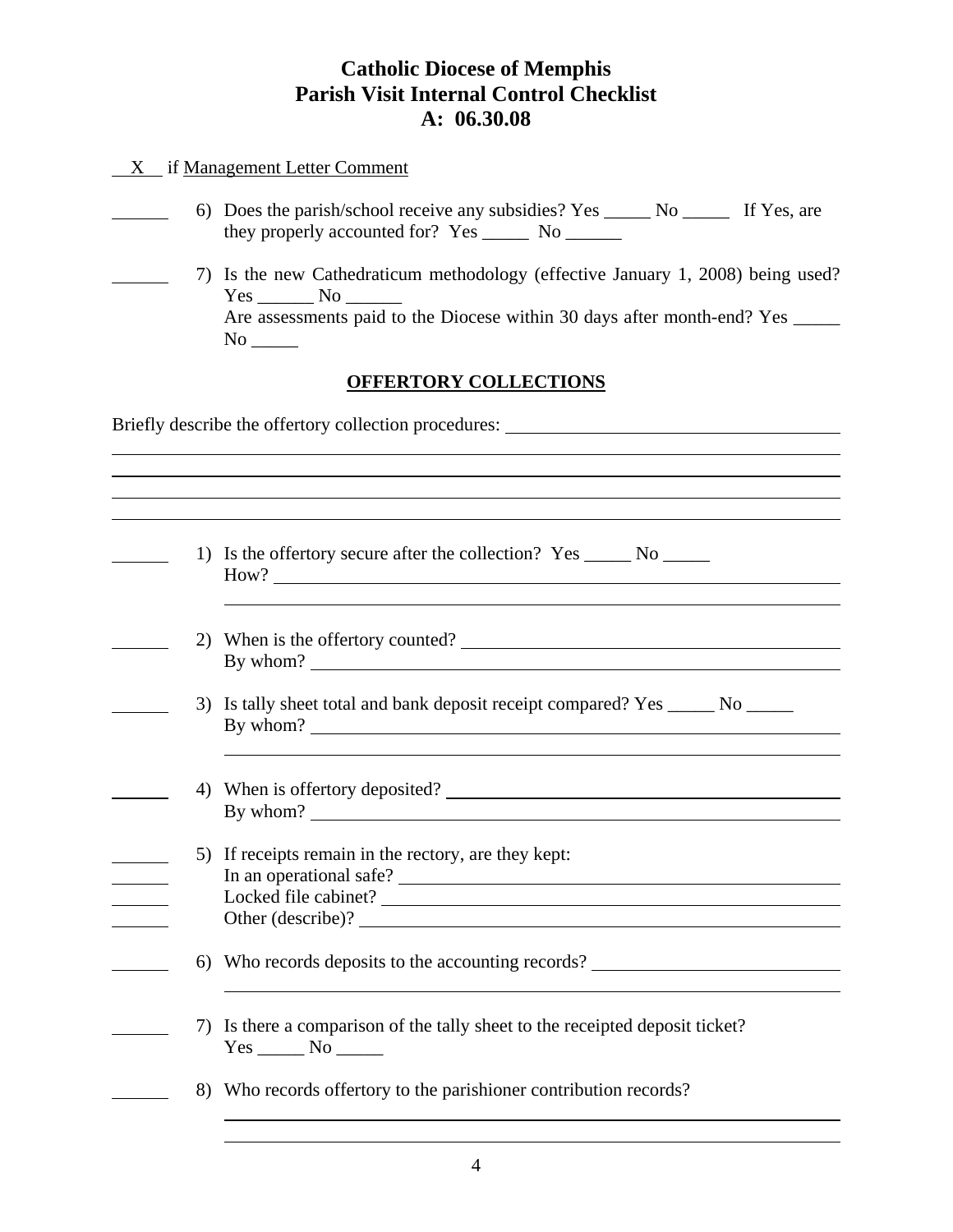### **TUITION**

 Briefly describe the procedures involved in collecting, recording, and depositing tuition payments:

#### X if Management Letter Comment

<u> 1990 - John Barn Barn, mars a</u>

- 1) Is unearned tuition revenue and tuition receivable recorded at the beginning of each school year?
- 2) Is a detail tuition receivable sub-ledger maintained?
- 3) Are the receivables aged monthly?  $\frac{1}{\sqrt{1-\frac{1}{\sqrt{1-\frac{1}{\sqrt{1-\frac{1}{\sqrt{1-\frac{1}{\sqrt{1-\frac{1}{\sqrt{1-\frac{1}{\sqrt{1-\frac{1}{\sqrt{1-\frac{1}{\sqrt{1-\frac{1}{\sqrt{1-\frac{1}{\sqrt{1-\frac{1}{\sqrt{1-\frac{1}{\sqrt{1-\frac{1}{\sqrt{1-\frac{1}{\sqrt{1-\frac{1}{\sqrt{1-\frac{1}{\sqrt{1-\frac{1}{\sqrt{1-\frac{1}{\sqrt{1-\frac{1}{\sqrt{1-\frac{$
- 4) Is the receivable detail reconciled to the general ledger on a regular basis and if so, how often? By whom?
- 5) Who investigates overdue payments?
- 6) At year end, is uncollectible tuition written off? Who authorized this?

<u> 1980 - Andrea Station Barbara, actor a component de la componentación de la componentación de la componentaci</u>

- 7) Are the duties of reconciling the receivable detail to the general ledger and recording/depositing tuition payments separated?
	- 8) How often are tuition payments deposited?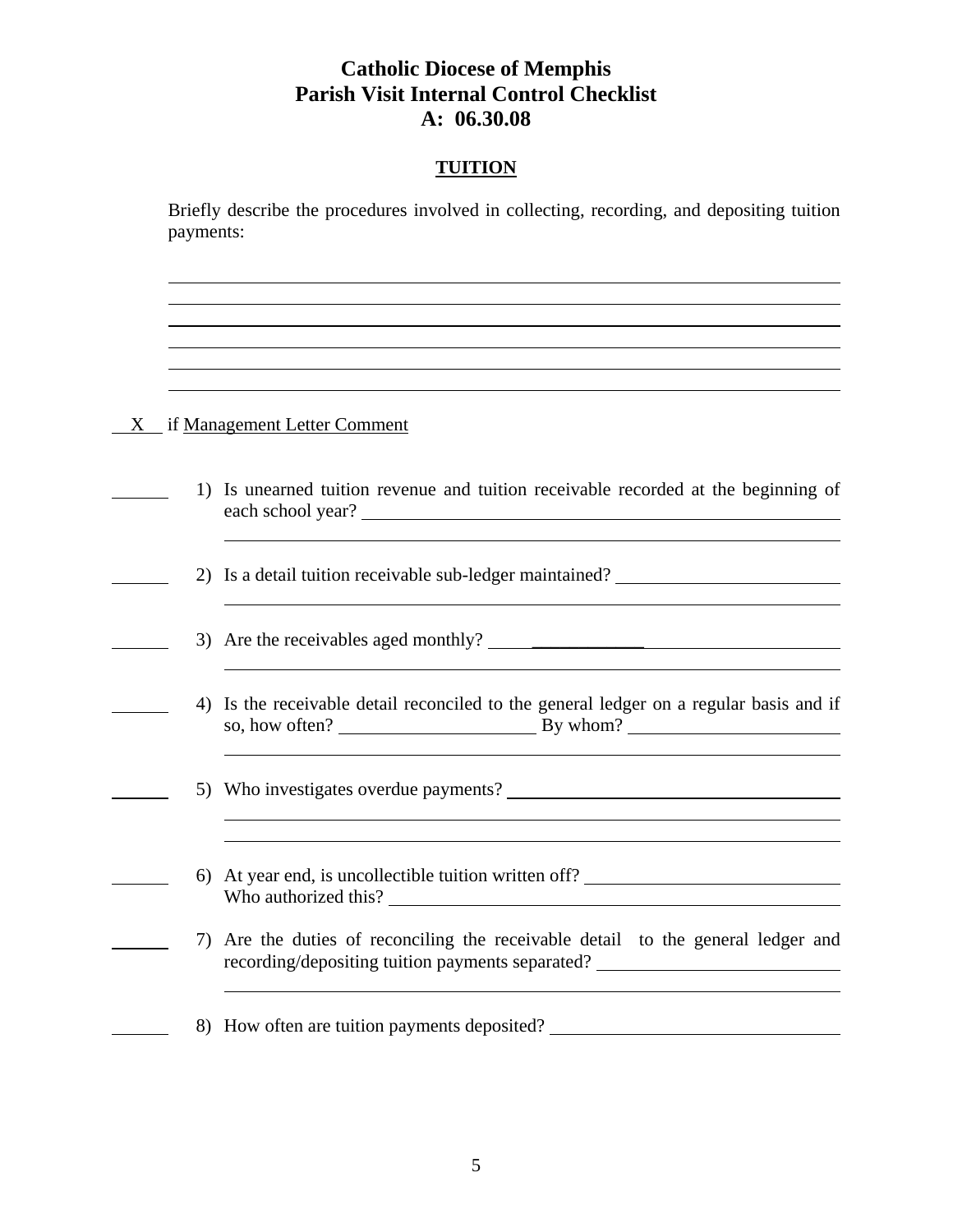#### **OPERATING DISBURSEMENTS**

| if Management Letter Comment |
|------------------------------|
|                              |

- 1) Who initially receives and reviews all mail?
- 2) Are invoices reviewed and approved for receipt of goods or services, and accuracy? Yes \_\_\_\_\_\_ No \_\_\_\_\_\_ By whom?
	- 3) Who prepares checks? (Checks should be prenumbered)
	- 4) Who signs checks? (Check signing should require dual signatures over specified dollar amounts).
	- 5) Is a signature stamp used? (It is recommended that no signature stamp be used) Yes \_\_\_\_\_\_ No\_\_\_\_\_\_ If yes, where is it stored? \_\_\_\_\_\_\_\_\_\_\_\_\_\_\_\_\_\_\_\_\_\_\_\_\_\_\_\_\_\_\_\_
	- 6) Does the pastor review prepared checks and invoices before signing? Yes \_\_\_\_\_\_\_ No \_\_\_\_\_\_
- 7) Are paid invoices: Retained? Yes \_\_\_\_\_ No If yes, are paid invoices cancelled? Yes \_\_\_\_\_ No \_\_\_\_\_ How?

- 8) Are checks written in sequence and recorded in a check register and cash disbursements journal? Yes \_\_\_\_\_ No \_\_\_\_\_
	- 9) Is the supply of unused checks safeguarded? Yes \_\_\_\_\_ No \_\_\_\_\_ How?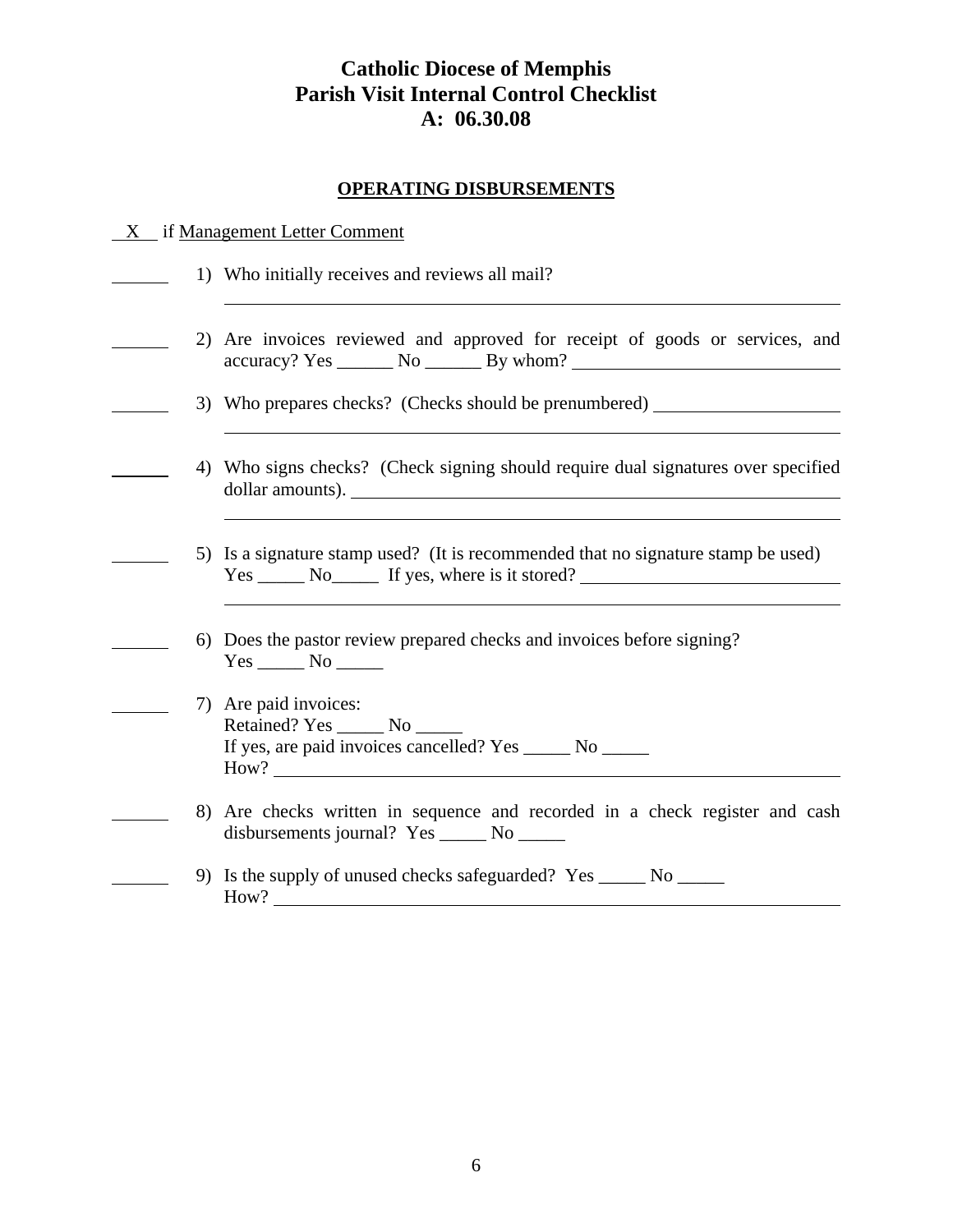### **PAYROLL DISBURSEMENTS**

#### X if Management Letter Comment

- 1) Describe procedures for capturing hours for hourly employees, e.g. time cards, time sheets, etc.
	- 2) Are time sheets approved by an appropriate supervisor and in writing? Yes No \_\_\_\_\_
- 3) Are I-9s and W-4s properly maintained for each employee? Yes \_\_\_\_\_\_ No \_\_\_\_\_\_
	- 4) Are vacation accounting records maintained for each eligible employee? Yes  $\frac{N_0}{N_0}$ 
		- 5) Are W-2s issued for each employee (including the pastor) by January 31? Yes  $\frac{N_0}{N_1}$
- 6) Is a reconciliation of the W-2 Transmittal to the 941 Quarterly Federal Reports performed for the calendar year? Yes \_\_\_\_\_ No \_\_\_\_\_

#### **FIXED ASSETS**

 1) What is the parish's policy for capitalizing major fixed asset purchases (or is everything expensed?) AND for recording fixed asset disposals?

- 2) Were there any significant purchases made during the current year?
- 3) Are all properties (i.e., real estate, rental properties) owned by the parish listed on the general ledger? Yes \_\_\_\_\_\_\_ No \_\_\_\_\_\_ What information was used to record the value (i.e., insured values, cost, assessed value, other)?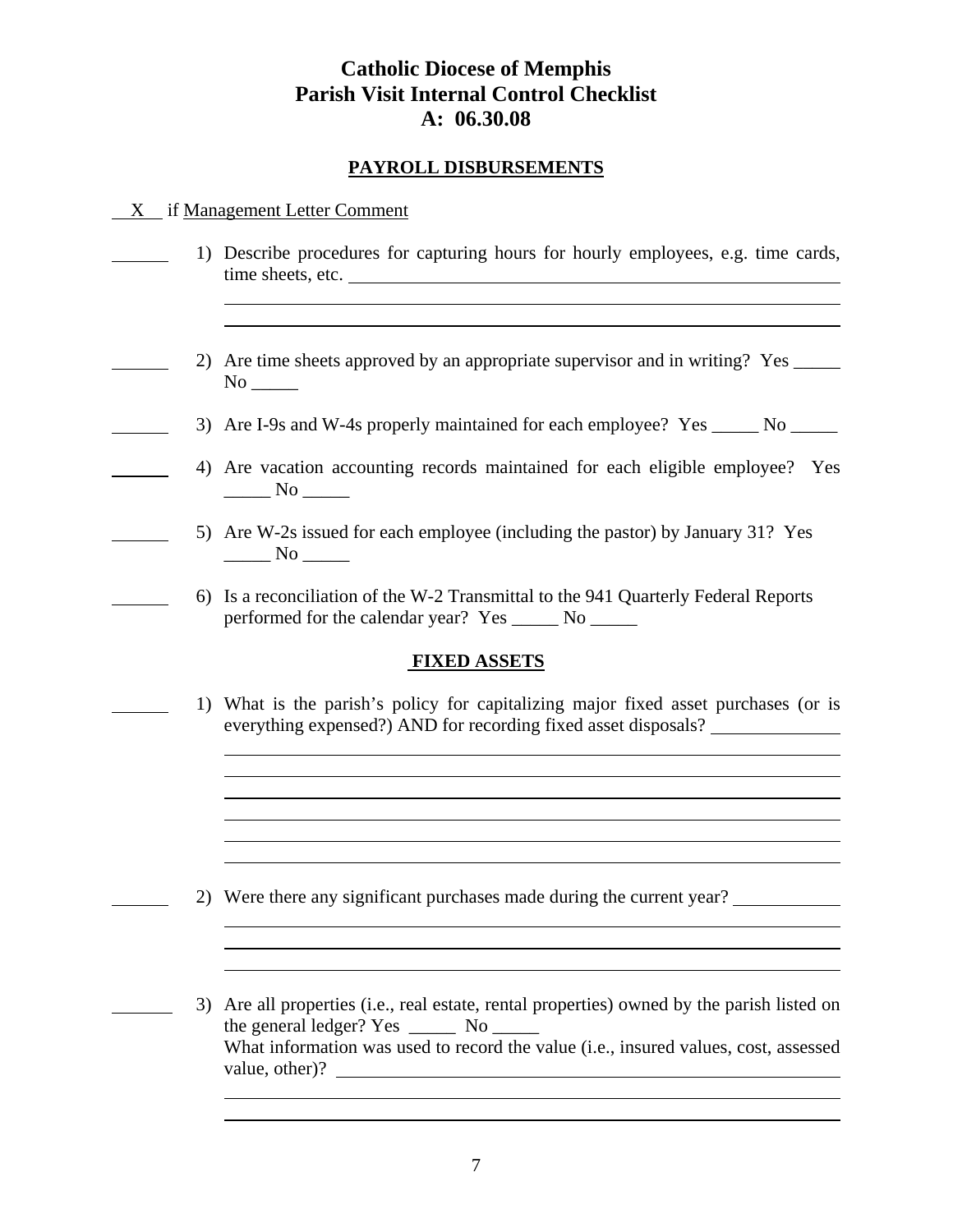#### X if Management Letter Comment

 $\overline{\phantom{a}}$ 

 $\overline{\phantom{a}}$ 

|  |  |  |  |  |                                                              | Is there a copy of all real estate transactions/deeds, lease agreements, and |  |
|--|--|--|--|--|--------------------------------------------------------------|------------------------------------------------------------------------------|--|
|  |  |  |  |  | easement grants on file in the parish office? Yes _______ No |                                                                              |  |

\_\_\_\_\_\_\_ 4) Does the parish rent any property or facilities to third parties? Yes \_\_\_\_\_ No

\_\_\_\_\_\_\_\_\_\_ \_\_\_\_\_\_\_\_\_\_\_\_\_\_\_\_\_\_\_\_\_\_\_\_

\_\_\_\_\_\_\_\_\_\_\_\_\_\_\_\_\_\_\_\_\_\_\_\_\_\_ \_\_\_\_\_\_\_\_\_\_\_\_\_\_\_\_\_\_\_\_\_\_\_\_

 $\overline{\phantom{a}}$  , and the contract of the contract of the contract of the contract of the contract of the contract of the contract of the contract of the contract of the contract of the contract of the contract of the contrac

Property name/location Rented to

5) Is there a signed lease agreement on file in the parish office? Yes \_\_\_\_\_ No

\_\_\_\_\_\_\_ 6) Is there a copy of proof of insurance on file from the lessee or renter? Yes \_\_\_\_\_ No  $\Box$ 

\_\_\_\_\_\_\_ 7) Is rental income recorded properly on the general ledger? Yes \_\_\_\_\_ No \_\_\_\_\_

\_\_\_\_\_\_\_ 8) Is there a current detailed list of furniture, fixtures, and equipment owned by the parish/school? Yes \_\_\_\_\_ No \_\_\_\_\_ If yes, does it reconcile to the general ledger? Yes \_\_\_\_\_ No \_\_\_\_\_